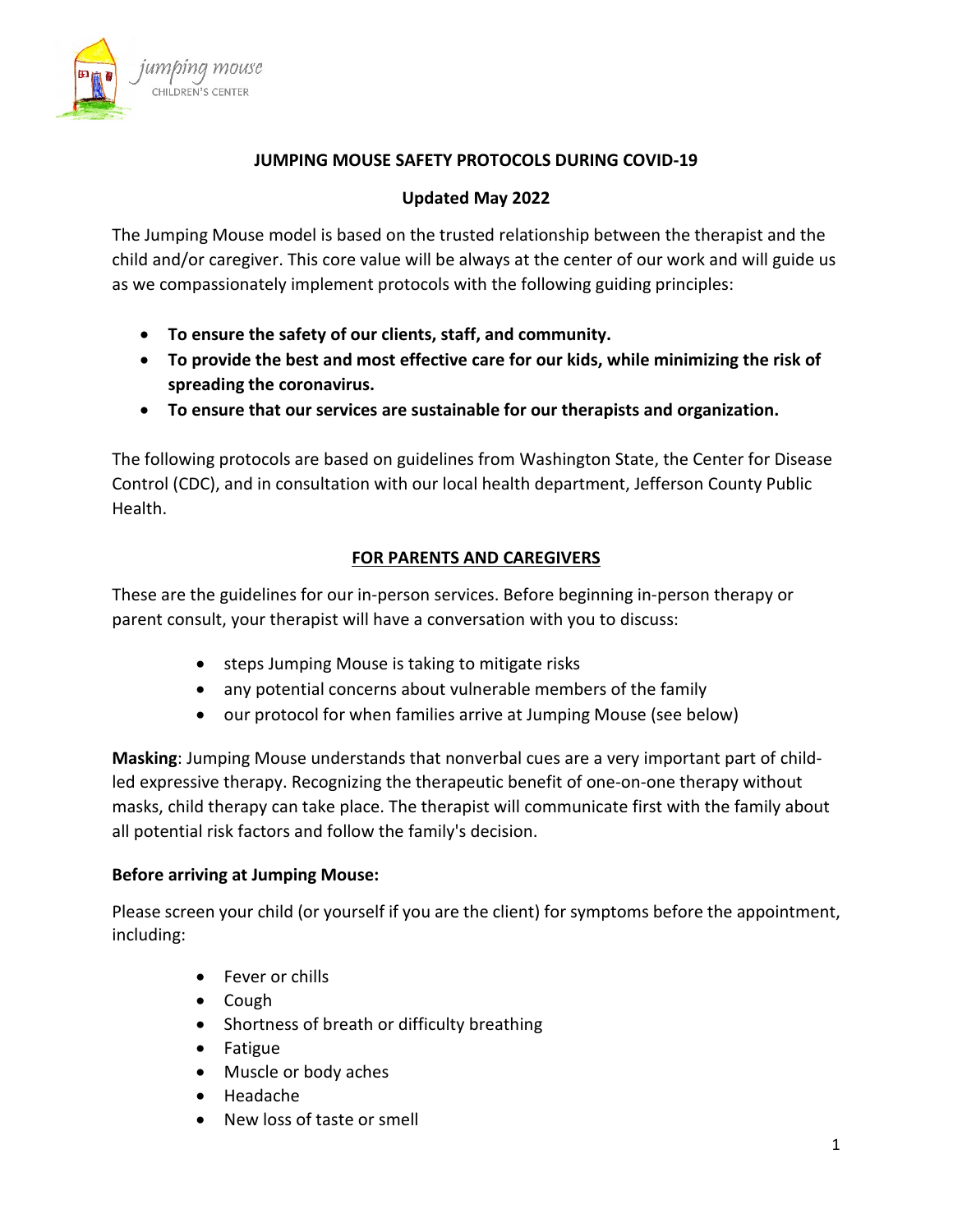- Sore throat
- Congestion or runny nose
- Nausea or vomiting
- Diarrhea

If experiencing any symptoms, you reschedule your appointment.

#### **When you arrive at Jumping Mouse:**

- Your therapist will meet you and your child in the parking lot. Jumping Mouse doors will remain locked during the day, but you can always call our office with any questions. Our office number is 360-379-5109.
- If caregivers remain at Jumping Mouse during their child's appointment, we ask them to wait in the parking lot. Your therapist will walk your child back out to the parking lot after their appointment.